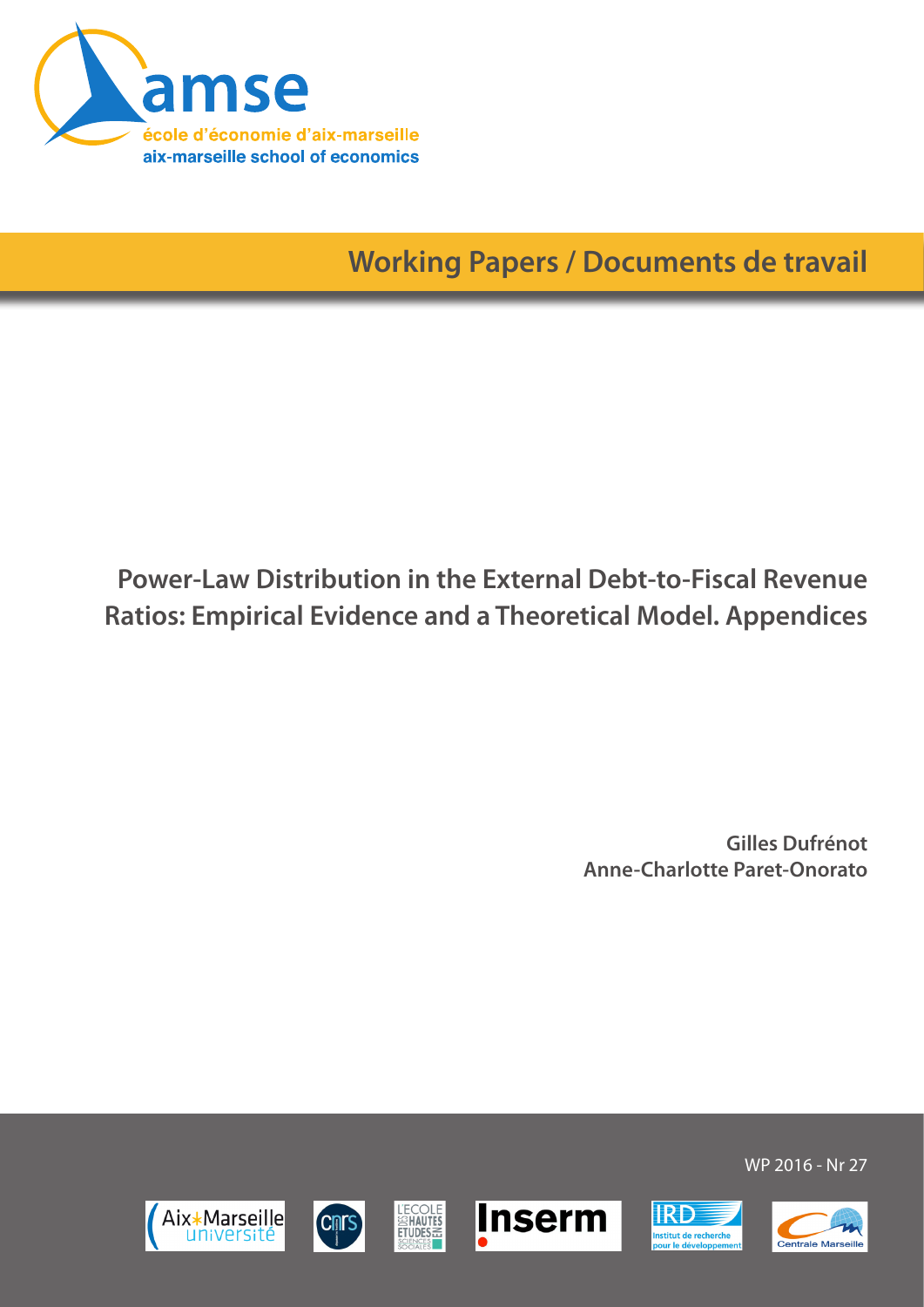# Power-law distribution in the external debt-to-fiscal revenue ratios: empirical evidence and a theoretical model. Appendices Gilles Dufrénot & Anne-Charlotte Paret-Onorato

#### Appendix A. Government's optimal choice

This appendix and the next ones present how the government's and household's optimal choices are calculated. The methodology is based on techniques used in continuous time optimization models (see for instance Chang (2004), Turnovsky (1999, 2000).

The government's choice is as follows:

$$
\max_{\overline{C}^G(t)} = \mathbb{E} \int_0^{+\infty} \frac{1}{\gamma} \overline{C}^G(t)^\gamma e^{-\rho t} dt \tag{A.1}
$$

subject to

$$
dT(t) = \left[\frac{\bar{g}(t)}{T(t)} + \frac{\bar{C}^G(t)}{T(t)}\right]T(t)dt + \left[\frac{\tilde{g}dW^g(t)}{T(t)} + \frac{\tilde{C}^G dW^{C^G}(t)}{T(t)}\right]T(t). \quad (A.2)
$$

This constraint can be expressed as:

$$
\frac{dT(t)}{T(t)} = \psi^T dt + \sigma_{w^T} dw^T,
$$
\n(A.3)

with

$$
\psi^T = \frac{\bar{g}(t)}{T(t)} + \frac{\bar{C}^G(t)}{T(t)},
$$
\n
$$
\sigma_w \tau dw^T = \frac{\tilde{g}dW^g(t)}{T(t)} + \frac{\tilde{C}^G dW^{C^G}(t)}{T(t)}.
$$
\n(A.4)

Let us define  $n_g = \frac{\bar{g}(t)}{T(t)}$  $\frac{\bar{g}(t)}{T(t)}, n_C = \frac{\bar{C^G}(t)}{T(t)}$  $\frac{\tilde{C}^{G}(t)}{T(t)},\ \tilde{n_{g}}=\frac{\tilde{g}}{T(t)}$  $\frac{\tilde{g}}{T(t)}$  and  $\tilde{n_C} = \frac{\tilde{C}^G}{T(t)}$  $\frac{C^G}{T(t)}$ . We then have:

$$
\psi^T = n_g + n_C,
$$
  
\n
$$
\sigma_{w^T} dw^T = \tilde{n_g} dW^g(t) + \tilde{n_C} dW^{C^G}(t),
$$
\n(A.5)

Preprint submitted to Journal of Macroeconomics March 26, 2019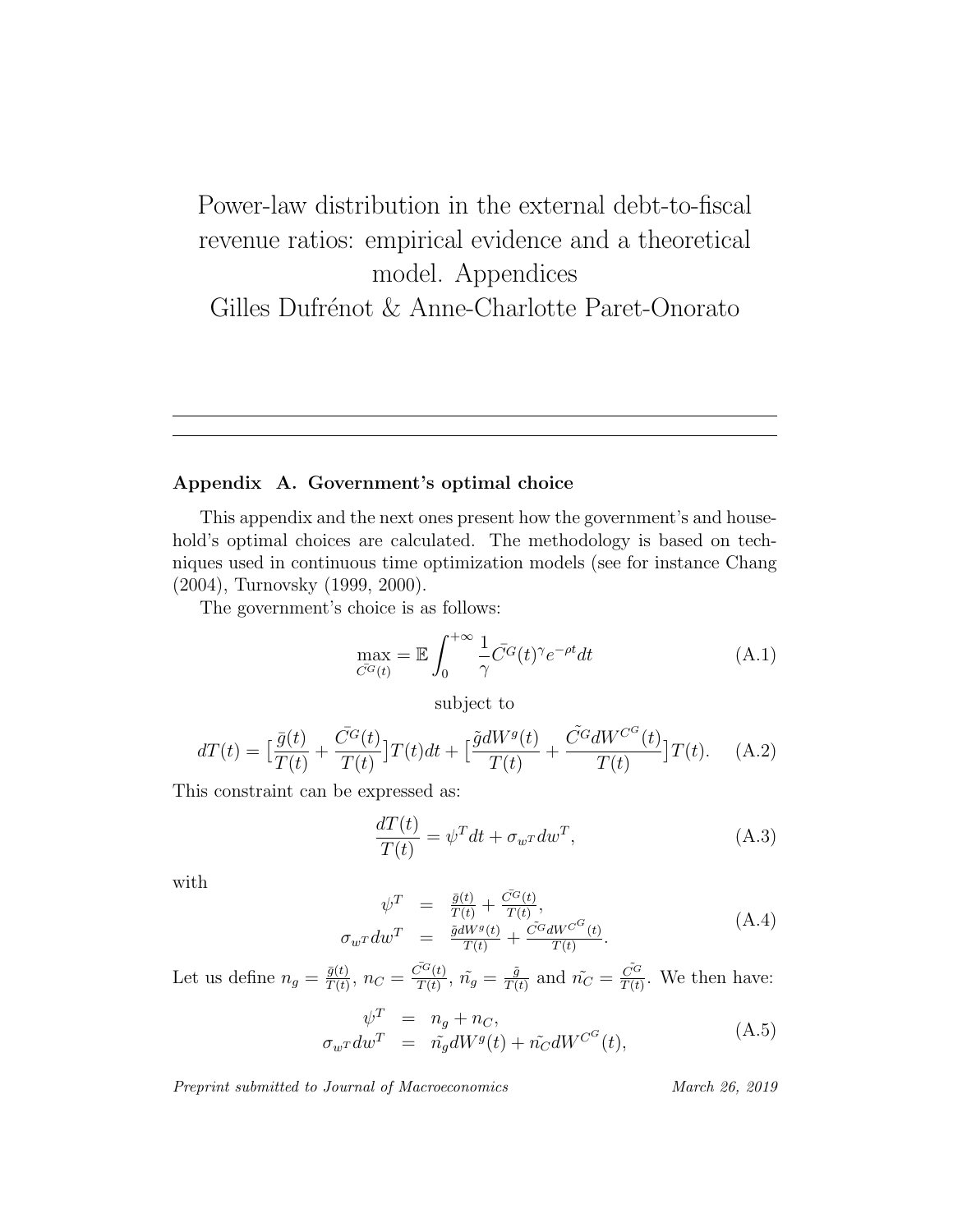such that

$$
\sigma_{w}^2 = \tilde{n}_g^2 \sigma_{W^g}^2 + \tilde{n}_C^2 \sigma_{W^C}^2. \tag{A.6}
$$

The program becomes

$$
\max_{n^G, n^C} = \mathbb{E} \int_0^{+\infty} \frac{1}{\gamma} (T n_C)^\gamma e^{-\rho t} dt \tag{A.7}
$$

subject to

$$
\frac{dT(t)}{T(t)} = \psi^T dt + \sigma_{w^T} dw^T,
$$
\n
$$
1 = n_g + n_C.
$$
\n(A.8)

The differential generator of the value function  $V(T,t)$  is defined by:

$$
L[V(T,t)] \equiv \frac{\partial V}{\partial t} + \psi^T T \frac{\partial V}{\partial T} + \frac{1}{2} \sigma_{w}^2 T^2 \frac{\partial^2 V}{\partial T^2}.
$$
 (A.9)

We assume V to be of the following time separable form:

$$
V(T,t) = e^{-\rho t} X(T). \tag{A.10}
$$

And government choses  $n_C$  and  $n_g$  maximising the following Lagrangian:

Lagrangian = 
$$
e^{-\rho t} \frac{1}{\gamma} (T n_C)^\gamma + L \left[ e^{-\rho t} X(T) \right] + e^{-\rho t} \lambda (1 - n_g - n_C).
$$
 (A.11)

The partial derivative with respect to  $n<sub>C</sub>$  is:

$$
T^{\gamma}n_C^{\gamma-1} + TX_T - T^2X_{TT}\sigma_{W^C}^2n_C = \lambda.
$$
 (A.12)

The partial derivative with respect to  $n_g$  is:

$$
TX_T - T^2 X_{TT} \sigma_{W^g}^2 n_g = \lambda.
$$
\n(A.13)

Putting these equations together with  $1 = n_g + n_C$  leads to:

$$
T^{\gamma} n_C^{\gamma - 1} = T^2 X_{TT} \left[ \sigma_{W^C}^2 n_C - \sigma_{W^g}^2 n_g \right], \tag{A.14}
$$

and

$$
T^{\gamma} n_C^{\gamma - 1} = T^2 X_{TT} \left[ (\sigma_{W^C}^2 + \sigma_{W^g}^2) n_C - \sigma_{W^g}^2 \right]. \tag{A.15}
$$

Besides, the value function must satisfy the Bellman equation

$$
\max_{n_C, n_g} \left\{ \frac{1}{\gamma} e^{-\rho t} (T n_C)^\gamma + L \left[ e^{-\rho t} X(T) \right] \right\} = 0. \tag{A.16}
$$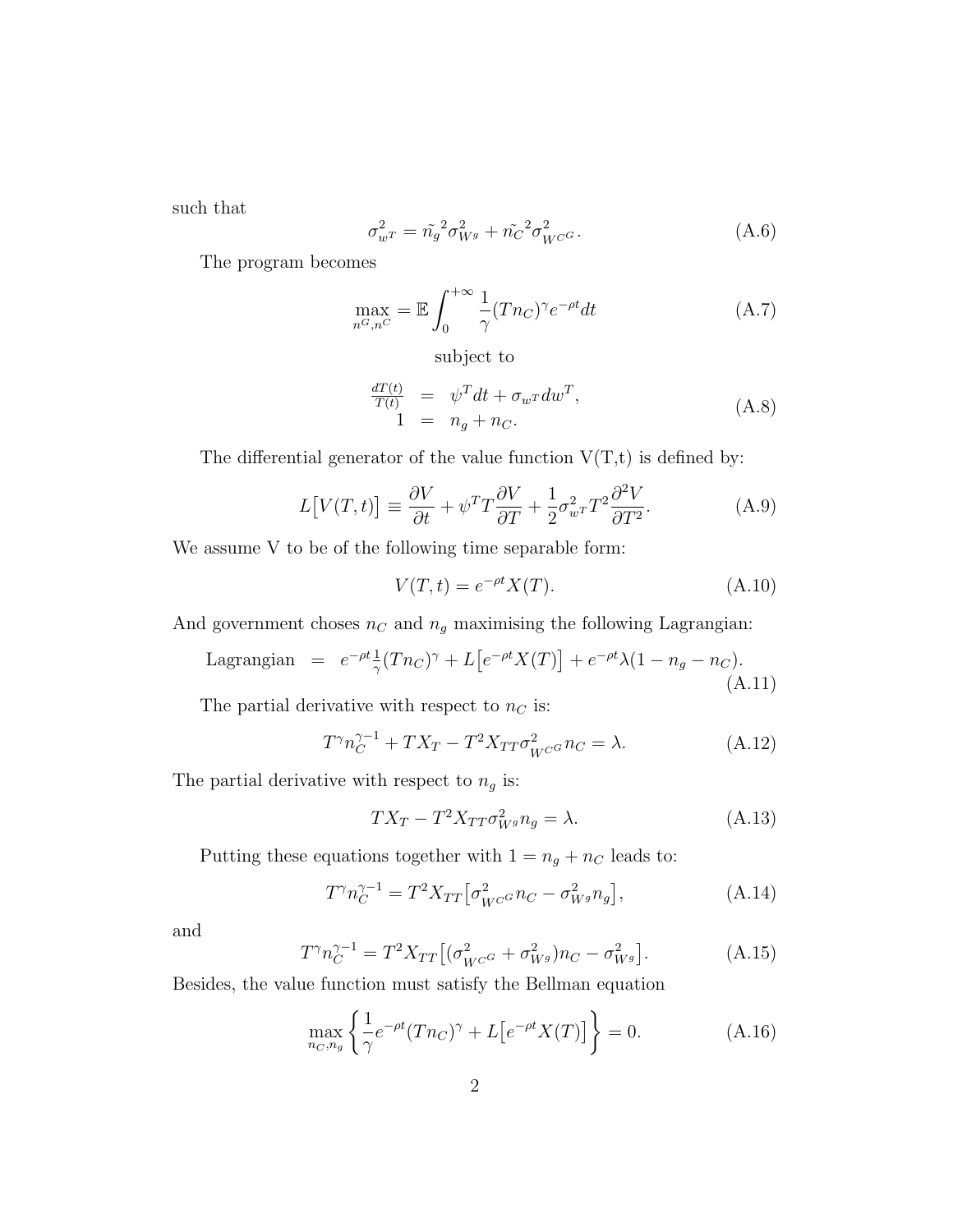To solve it, we substitute the optimized value of  $n<sub>C</sub>$  and  $n<sub>g</sub>$ :

$$
\frac{1}{\gamma}T^{\gamma}\hat{n_{C}}^{\gamma} - \rho X(T) + TX_{T} + \frac{1}{2}\sigma_{wT}^{2}T^{2}X_{TT} = 0.
$$
 (A.17)

To solve the resulting equation in  $X(T)$ , we postulate  $X(T)$  of the form:

$$
X(T) = \delta T^{\gamma},\tag{A.18}
$$

with  $\delta$  to be determined. This yields to

$$
TX_T = \gamma X(T),
$$
  
\n
$$
T^2 X_{TT} = \gamma(\gamma - 1)X(T).
$$
\n(A.19)

Using this, the Bellman equation becomes:

$$
\frac{1}{\gamma}T^{\gamma}\hat{n_{C}}^{\gamma} - \rho X(T) + \gamma X(T) + \frac{1}{2}\sigma_{w}^{2}\gamma(\gamma - 1)X(T) = 0.
$$
 (A.20)

According to (A.15),  $(Tn_C^{\hat{}})^{\gamma-1}$  is given by:

$$
T^{\gamma} n_C^{\gamma - 1} = T^2 X_{TT} \left[ (\sigma_{W^{CG}}^2 + \sigma_{W^g}^2) n_C - \sigma_{W^g}^2 \right] = \gamma (\gamma - 1) \left[ (\sigma_{W^{CG}}^2 + \sigma_{W^g}^2) n_C - \sigma_{W^g}^2 \right] X(T).
$$
 (A.21)

We can substitute it in  $(A.20)$  and divide by  $X(T)$ :

$$
(\sigma_{W^{C}}^2 + \sigma_{W^g}^2) \hat{n_C}^2 - \sigma_{W^g}^2 \hat{n_C} + \frac{\rho - \gamma}{1 - \gamma} + \frac{1}{2} \sigma_{w^T}^2 \gamma = 0, \tag{A.22}
$$

which leads to the second-order differential equation with:

$$
\triangle = \sigma_{W^g}^4 - 4(\sigma_{W^{C}}^2 + \sigma_{W^g}^2)(\frac{\rho - \gamma}{1 - \gamma} + \frac{1}{2}\sigma_{w^T}^2\gamma). \tag{A.23}
$$

Solutions (if  $\Delta$  is positive) are of the form

$$
\hat{n_C} = \frac{\sigma_{W^g}^2 \pm \sqrt{\Delta}}{2(\sigma_{W^{CG}}^2 + \sigma_{W^g}^2)}.
$$
\n(A.24)

With  $\hat{n_C}$  positive we have

$$
\hat{n_C} = \frac{\sigma_{W^g}^2 + \sqrt{\sigma_{W^g}^4 - 4(\sigma_{W^c}^2 + \sigma_{W^g}^2)(\frac{\rho - \gamma}{1 - \gamma} + \frac{1}{2}\sigma_{w^T}^2 \gamma)}}{2(\sigma_{W^c}^2 + \sigma_{W^g}^2)}.
$$
(A.25)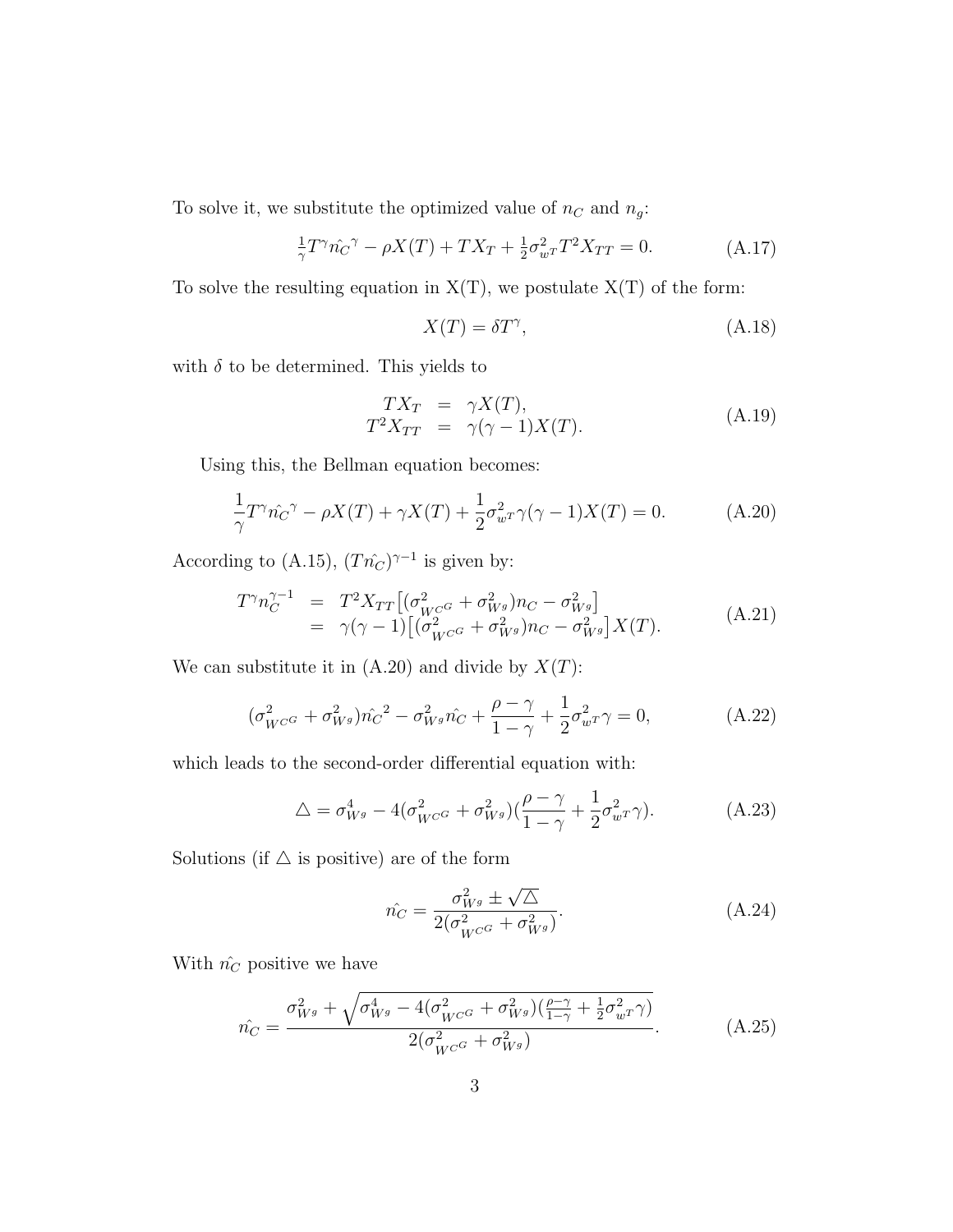#### Appendix B. The consumer's optimal choice

Government and households are assumed to have the same time preference coefficient  $\rho$ ). The objective function is

$$
\max_{C^P, C^M, e, n_K, n_f} = \mathbb{E} \int_0^{+\infty} \frac{1}{\mu} \left[ C^P(t)^{\eta} C^M(t)^{1-\eta} \right]^{\mu} e^{-\rho t} dt. \tag{B.1}
$$

The household maximizes the intertemporal utility function subject to the constraints given by Equation (??), and with  $W(0) = w_0$ .

We define the aggregate consumption  $C = C^{P}(t)^{\eta} C^{M}(t)^{1-\eta}$ . The consumer price index can be defined as  $CPI(t) = P<sup>P</sup>(t)<sup>η</sup>P(t)<sup>1-η</sup>$  which yields to  $CPI(t) = P(t)^{1-\eta}$ , as the domestic good is the numeraire We thus have:

$$
\frac{dW(t)}{W(t)} = \psi^W dt + \sigma_z w dz^W,
$$
\n(B.2)

with

$$
\psi^{W} = [1 - \tau + \bar{x}\tau e(t)] n_{k}^{\beta} n_{g}^{1-\beta} (\frac{T}{W})^{1-\beta} - \frac{CPI(t)C(t)}{W} + n_{k}r_{k} - (i^{*} + \pi)n_{f},
$$
  
\n
$$
\sigma_{z^{W}} dz^{W} = \sigma \tau e(t) n_{k}^{\beta} n_{g}^{1-\beta} (\frac{T}{W})^{1-\beta} dW^{W}(t) + n_{k} du_{k} - n_{f} du_{f},
$$
\n(B.3)

where  $n_k = \frac{k}{W}$  $\frac{k}{W}$  and  $n_f = \frac{PD}{W}$  $\frac{\rho_D}{W}$  (0 <  $n_k$  < 1 and  $n_f > 0$ ). And we get

$$
\sigma_{zW}^2 = \sigma^2 \tau^2 e(t)^2 n_k^{2\beta} n_g^{2(1-\beta)} \left(\frac{T}{W}\right)^{2(1-\beta)} \sigma_{WW}^2 + n_k^2 \sigma_{W^k}^2 + n_f^2 \sigma_{W^f}^2. \tag{B.4}
$$

The households' decision is as follows:

$$
\max_{C, e, n_K, n_f} \mathbb{E} \int_0^{+\infty} \frac{1}{\mu} C^{\mu} e^{-\rho t} dt, \text{ with } -\infty < \mu < 1, \rho > 0 \tag{B.5}
$$

subject to

$$
\frac{dW(t)}{W(t)} = \psi^W dt + \sigma_{z^W} dz^W,
$$
\n(B.6)

$$
n_K - n_f = 1,\t\t(B.7)
$$

$$
W(0) = w_0. \tag{B.8}
$$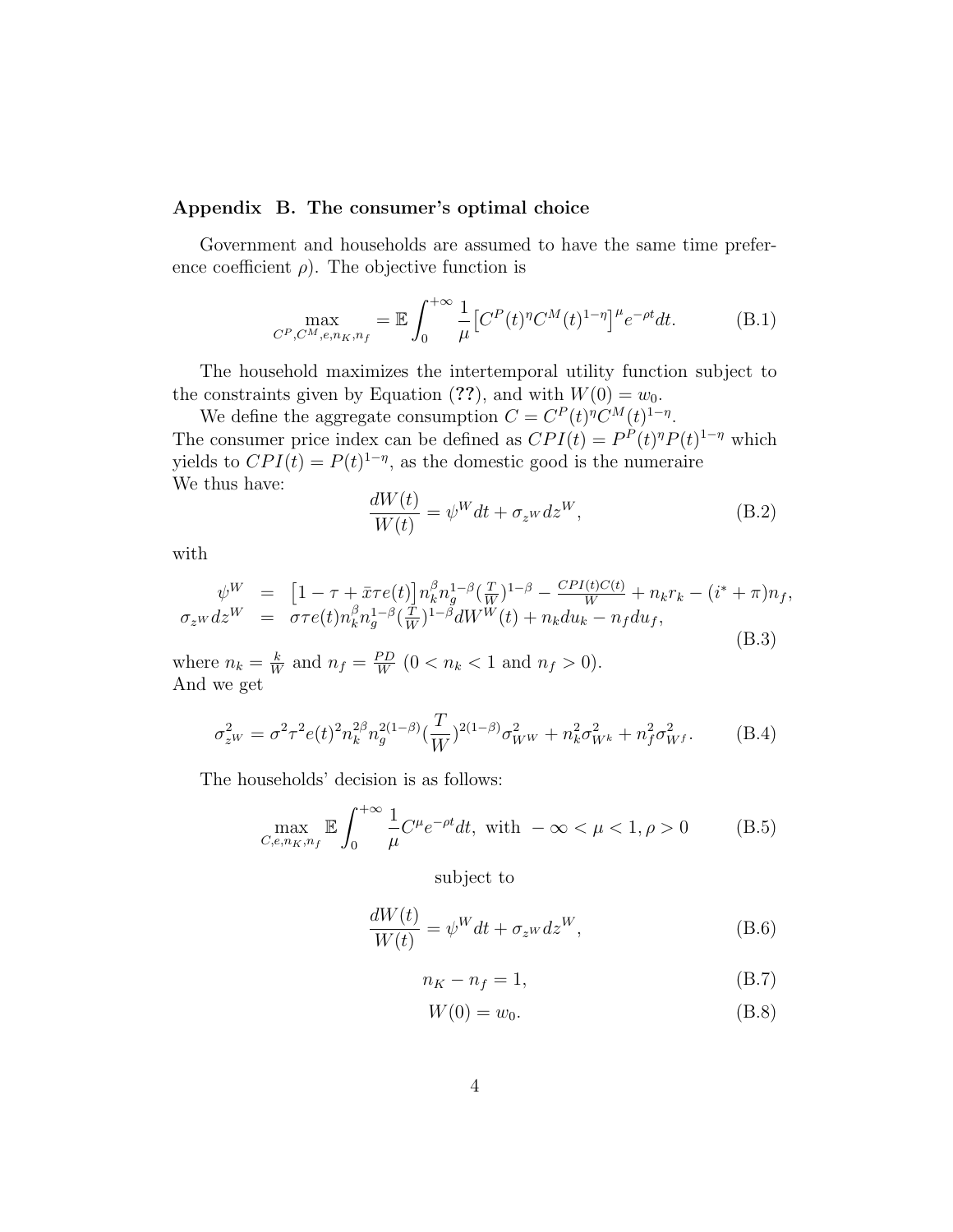Define V as the value function

$$
V(W) = \max_{C, e, n_K, n_f} \mathbb{E} \int_0^{+\infty} \frac{1}{\mu} C^{\mu} e^{-\rho t} dt.
$$
 (B.9)

Then, the optimal program satisfies the Hamilton Jacobi Bellman equation

$$
\rho V(W) = \max_{C, e, n_K, n_f} \tilde{F}(C, e, n_k, n_f) = \max_{C, e, n_K} F(C, e, n_k),
$$
\n(B.10)

where

$$
F(C, e, n_k) = \frac{1}{\mu} C^{\mu} + V'(W) W \psi^W + \frac{1}{2} V''(W) W^2 \sigma_{zW}^2.
$$
 (B.11)

Using (B.7), which implies  $n_f = n_K - 1$ , we get the following necessary conditions:

$$
\frac{\partial F(.)}{\partial C} = C^{\mu - 1} - CPI V'(W) = 0,
$$
\n(B.12)

$$
\frac{\partial F(.)}{\partial e} = \bar{x}\tau n_k^{\beta} n_g^{1-\beta} (\frac{T}{W})^{1-\beta} W V'(W) \n+ \sigma^2 \tau^2 e(t) n_k^{\beta \beta} n_g^{2(1-\beta)} (\frac{T}{W})^{2(1-\beta)} \sigma_{WW}^2 W^2 V''(W) = 0, \qquad (B.13)
$$
\n
$$
\frac{\partial F(.)}{\partial n_k} = \left[ \beta \left[ 1 - \tau + \bar{x}\tau e(t) \right] n_k^{\beta - 1} n_g^{1-\beta} (\frac{T}{W})^{1-\beta} + r_k - (i^* + \pi) \right] W V'(W) \n+ \left[ \beta \sigma^2 \tau^2 e(t)^2 n_k^{2\beta - 1} n_g^{2(1-\beta)} (\frac{T}{W})^{2(1-\beta)} \sigma_{WW}^2 + n_k \sigma_{W^k}^2 + (n_k - 1) \sigma_{W^f}^2 \right] W^2 V''(W) = 0.
$$
\n(B.14)

F has an extremum  $(\tilde{C}, \hat{e}, \hat{n_k})$  defined such as to verify the last three equations. From the first two variables we obtain:

$$
\hat{C} = (CPIV'(W))^{\frac{1}{\mu - 1}},
$$
\n(B.15)

$$
\hat{e} = \frac{\bar{x}\tau \hat{n_k}^{\beta} n_g^{1-\beta} (\frac{T}{W})^{1-\beta}}{AR(W)(\sigma \tau \hat{n_k}^{\beta} n_g^{1-\beta} (\frac{T}{W})^{1-\beta} \sigma_W w)^2},
$$
(B.16)

with  $AR(W)$  being the Arrow Prat relative risk coefficient defined by  $AR(W)$  =  $-WV''(W)$  $\frac{WV^{\alpha}(W)}{V'(W)}$ .

Assuming V has the form  $V(W) = \delta W^{\mu}$ , where  $\delta$  is a constant, we get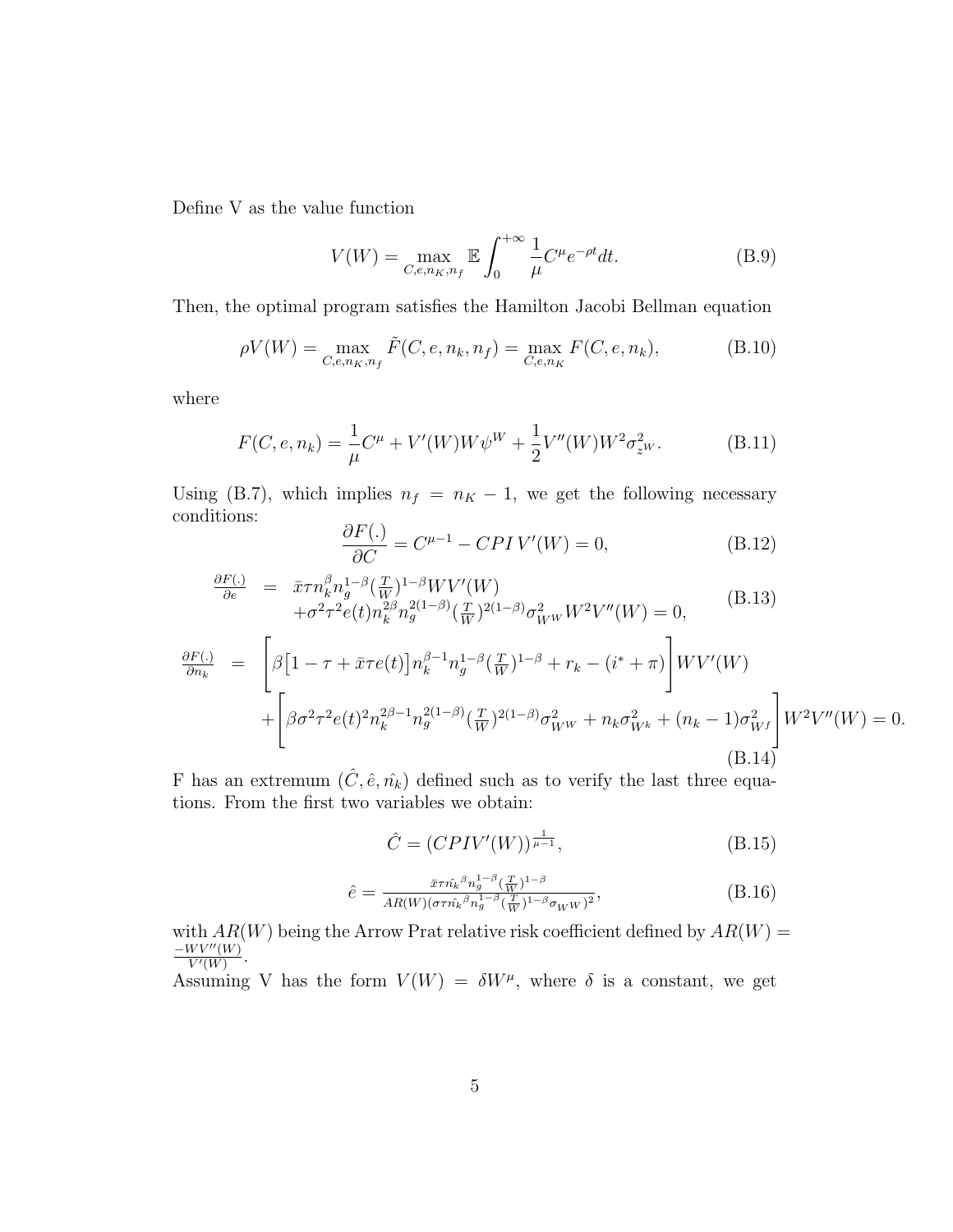$AR(W) = (1 - \mu)$  constant. The third equation leads to

β

$$
\beta \left[ 1 - \tau + \bar{x}\tau \hat{e} \right] \left( \frac{T}{W} \right)^{1-\beta} W V'(W) n_g^{1-\beta} n_k^{\beta} \n+ \beta \sigma^2 \tau^2 \hat{e}^2 \left( \frac{T}{W} \right)^{2(1-\beta)} \sigma_{WW}^2 W^2 V''(W) n_g^{2(1-\beta)} n_k^{2\beta} \n+ \left[ n_k^2 (\sigma_{W^k}^2 + \sigma_{W^f}^2) - n_k \sigma_{W^f}^2 \right] W^2 V''(W) \n+ \left[ r_k - (i^* + \pi) \right] W V'(W) n_k = 0.
$$
\n(B.17)

Define  $n_y$  as the share of production over total wealth, that is  $n_y = \frac{Y}{W}$  $\frac{Y}{W}$ . We then have  $n_g^{1-\beta} n_k^{\beta}$  $_{k}^{\beta}(\frac{T}{W}% )_{k}^{\beta}(\omega)$  $(\frac{T}{W})^{1-\beta} = n_y$ , which leads to rewrite the condition as follows

$$
\beta[1 - \tau + \bar{x}\tau \hat{e}] W V'(W) n_y \n+ \beta \sigma^2 \tau^2 \hat{e}^2 \sigma_{WW}^2 W^2 V''(W) n_y^2 \n+ n_k^2 (\sigma_{W^k}^2 + \sigma_{W^f}^2) W^2 V''(W) \n+ n_k \Big[ [r_k - (i^* + \pi)] W V'(W) - \sigma_{W^f}^2 W^2 V''(W) \Big] = 0,
$$
\n(B.18)

or

$$
(1 - \mu)(\sigma_{W^k}^2 + \sigma_{W^f}^2)n_k^2 + \left[ -\left[r_k - (i^* + \pi)\right] - (1 - \mu)\sigma_{W^f}^2\right]n_k - \beta\left[1 - \tau + \bar{x}\tau\hat{e}\right]n_y + (1 - \mu)\beta\sigma^2\tau^2\hat{e}^2\sigma_{W^W}^2n_y^2 = 0.
$$
\n(B.19)

This is a second-order differential equation in  $n_k$ . The discriminant is

$$
\Delta = \left[ r_k - i^* - \pi + (1 - \mu) \sigma_{Wf}^2 \right]^2
$$
  
-4(1 - \mu)(\sigma\_{Wk}^2 + \sigma\_{Wf}^2) [(1 - \mu)\beta \sigma^2 \tau^2 \hat{e}^2 \sigma\_{WW}^2 n\_y^2 - \beta [1 - \tau + \bar{x}\tau \hat{e}] n\_y].  
(B.20)

Considering the solutions for  $\Delta > 0$ , we obtain:

$$
n_k^{1,2} = \frac{r_k - (i^* + \pi) + (1 - \mu)\sigma_{Wf}^2 \pm \sqrt{\Delta}}{2(1 - \mu)(\sigma_{W^k}^2 + \sigma_{Wf}^2)}.
$$
 (B.21)

Among both solutions, the following one satisfies the condition  $n_k > 0$ :

$$
n_k = \frac{r_k - (i^* + \pi) + (1 - \mu)\sigma_{Wf}^2 + \sqrt{\Delta}}{2(1 - \mu)(\sigma_{Wk}^2 + \sigma_{Wf}^2)}.
$$
 (B.22)

The household's optimal choice is therefore described by the following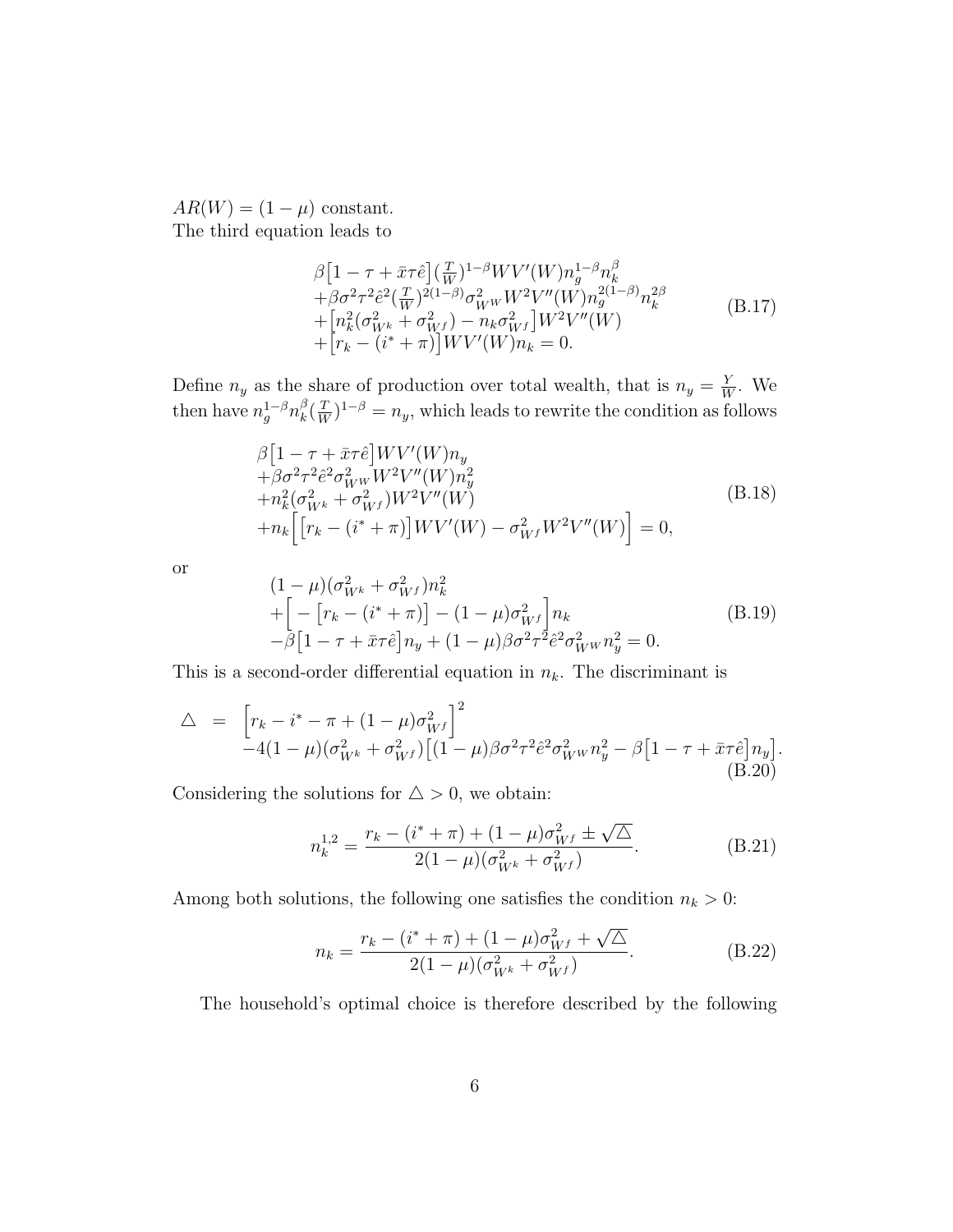system :

$$
\begin{cases}\n\hat{C} = (\delta \mu)^{\frac{1}{\mu-1}} P^{\frac{1-\eta}{\mu-1}} W \\
\hat{e} = \frac{\bar{x} \tau \hat{n_k}^{\beta} n_g^{1-\beta} (\frac{T}{W})^{1-\beta}}{(1-\mu)(\sigma \tau \hat{n_k}^{\beta} n_g^{1-\beta} (\frac{T}{W})^{1-\beta} \sigma_{WW})^2} \\
n_k = \frac{r_k - (i^* + \pi) + (1-\mu)\sigma_{Wf}^2 + \sqrt{\Delta}}{2(1-\mu)(\sigma_{Wk}^2 + \sigma_{Wf}^2)} \\
n_f = n_k - 1\n\end{cases} (B.23)
$$

#### Appendix C. Transversality conditions

The agents' choices must also satisfy the transversality condition. We consider this condition for the consumer (the proof is similar for the government).

For the constant elasticity utility function, the transversality condition is given by:

$$
\lim_{t \to \infty} \mathbb{E}\left[W(t)^{\mu} e^{-\rho t}\right] = 0. \tag{C.1}
$$

The stochastic differential equation in W is

$$
dW(t) = \psi^W W(t) dt + \sigma_{z^W} W(t) dz^W(t).
$$
 (C.2)

 $\psi^{W(t)}$  and  $\sigma_{z^{W(t)}}dz^W(t)$  (defined by Equations (??) and (??)) converge to constant terms when when  $t \to \infty$ , so we omit t. We first compute the solution of C.2 for  $W(0) = w_0$  (initial condition of wealth), given.

We rewrite C.2 as follows

$$
\frac{dW(t)}{W(t)} = \psi^W dt + \sigma_{z^W} dz^W(t). \tag{C.3}
$$

Integrating this equation between 0 and t gives

$$
\int_0^t \frac{dW(u)}{W(u)} = \int_0^t \psi^W du + \int_0^t \sigma_{z^W} dz^W(u) = \psi^W t + \sigma_{z^W} z^W(t). \tag{C.4}
$$

We use Itô's formula:

$$
df(t, W(t)) = \frac{\partial f(t, W(t))}{\partial t} dt + \frac{\partial f(t, W(t))}{\partial W} dW(t) + \frac{1}{2} \frac{\partial^2 f(t, W(t))}{\partial W^2} (dW(t))^2.
$$
\n(C.5)

Taking  $f(t, W(t)) = f(W) = ln(W)$ , we obtain

$$
d\ln(W(t)) = \frac{dW(t)}{W(t)} - \frac{1}{2} \left[ \frac{dW(t)}{W(t)} \right]^2.
$$
 (C.6)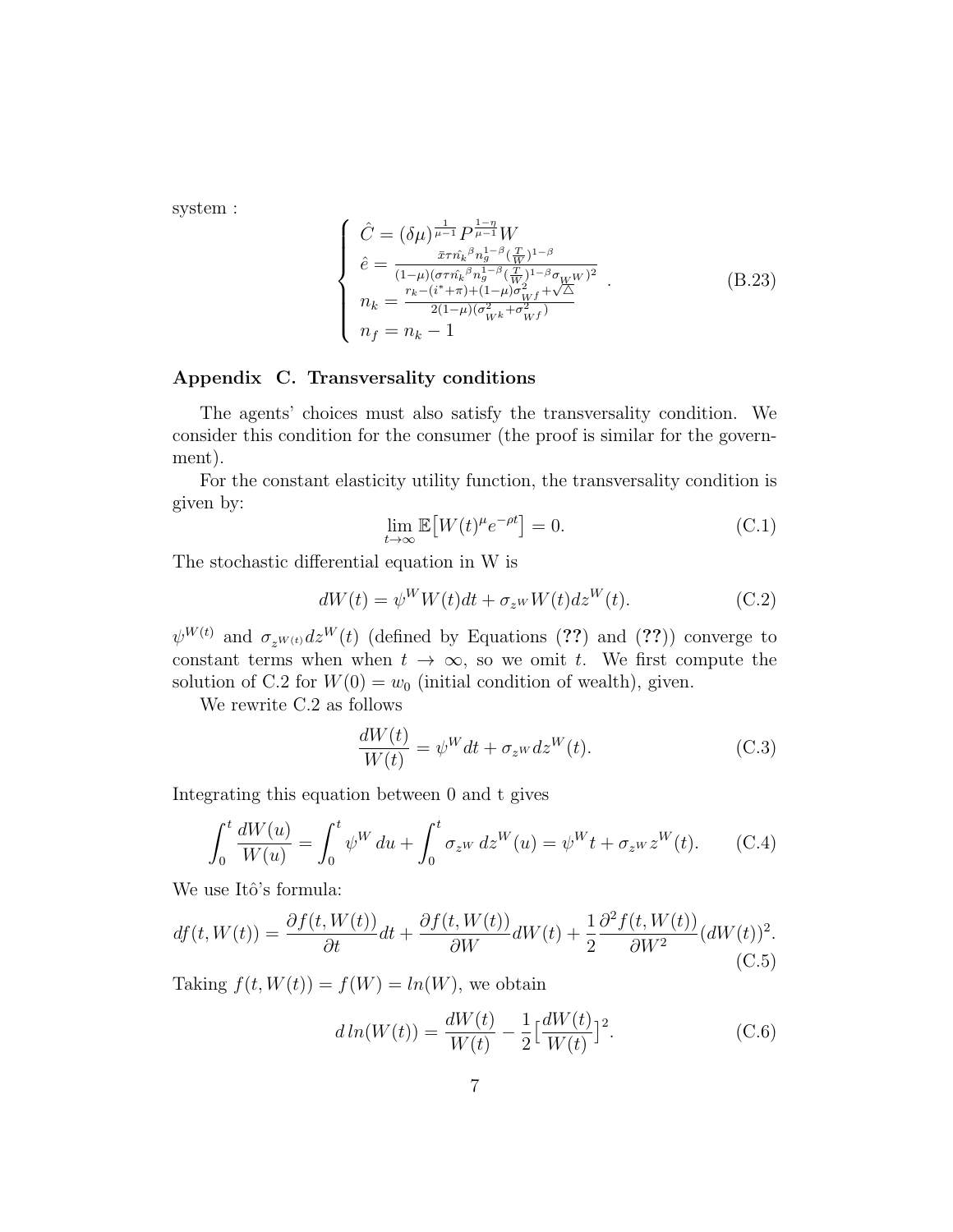Since  $[dx^{W}(t)]^{2} = dt$ ,  $dt^{2} = 0$  and  $dz^{W}(t) dt = 0$ , we have

$$
\left[\frac{dW(t)}{W(t)}\right]^2 = \left[\psi^W dt + \sigma_{z^W} dz^W(t)\right]^2 = \sigma_{z^W}^2 dt. \tag{C.7}
$$

Thus,

$$
d\ln(W(t)) = \frac{dW(t)}{W(t)} - \frac{\sigma_{zW}^2}{2}dt.
$$
 (C.8)

And integrating between 0 and t, we have

$$
ln(W(t)) - ln(w_0) = \int_0^t \frac{dW(u)}{W(u)} - \frac{\sigma_{zW}^2}{2} t.
$$
 (C.9)

Replacing by the expression in C.4, we get

$$
ln(\frac{W(t)}{w_0}) + \frac{\sigma_{zW}^2}{2}t = \int_0^t \frac{dW(u)}{W(u)} = \psi^W t + \sigma_{zW} z^W(t), \tag{C.10}
$$

and thus

$$
W(t) = w_0 \exp[(\psi^W - \frac{\sigma_{z^W}^2}{2})t + \sigma_{z^W} z^W(t)],
$$
 (C.11)

which yields to

$$
W(t)^{\mu} \exp(-\rho t) = w_0^{\mu} \exp\left[ (\mu \psi^W - \frac{\mu \sigma_{z^W}^2}{2} - \rho)t + \mu \sigma_{z^W} z^W(t) \right]. \tag{C.12}
$$

This is a geometric brownian motion. Assuming  $z^W(t)$  is independent of  $w_0$ , one of the properties of such a motion is that,

$$
\mathbb{E}\left[W(t)^{\mu} \exp(-\rho t)\right] = \mathbb{E}\left[w_0^{\mu}\right] \exp\left[(\mu \psi^W - \rho)t\right].\tag{C.13}
$$

In the end, the transversality condition can be rewritten as

$$
\lim_{T \to \infty} \mathbb{E}\left[w_0^{\mu}\right] \exp\left[-(\rho - \mu \psi^W)T\right] = 0. \tag{C.14}
$$

This puts a lower bound on the rate of impatience  $\rho$ , since the above condition is satisfied for  $\rho > \mu \psi^W$ .

For the government, the transversality condition is obtained in a similar way and implies that  $\rho > \gamma \psi^T$  with  $\psi^T$  is defined by Equation(??).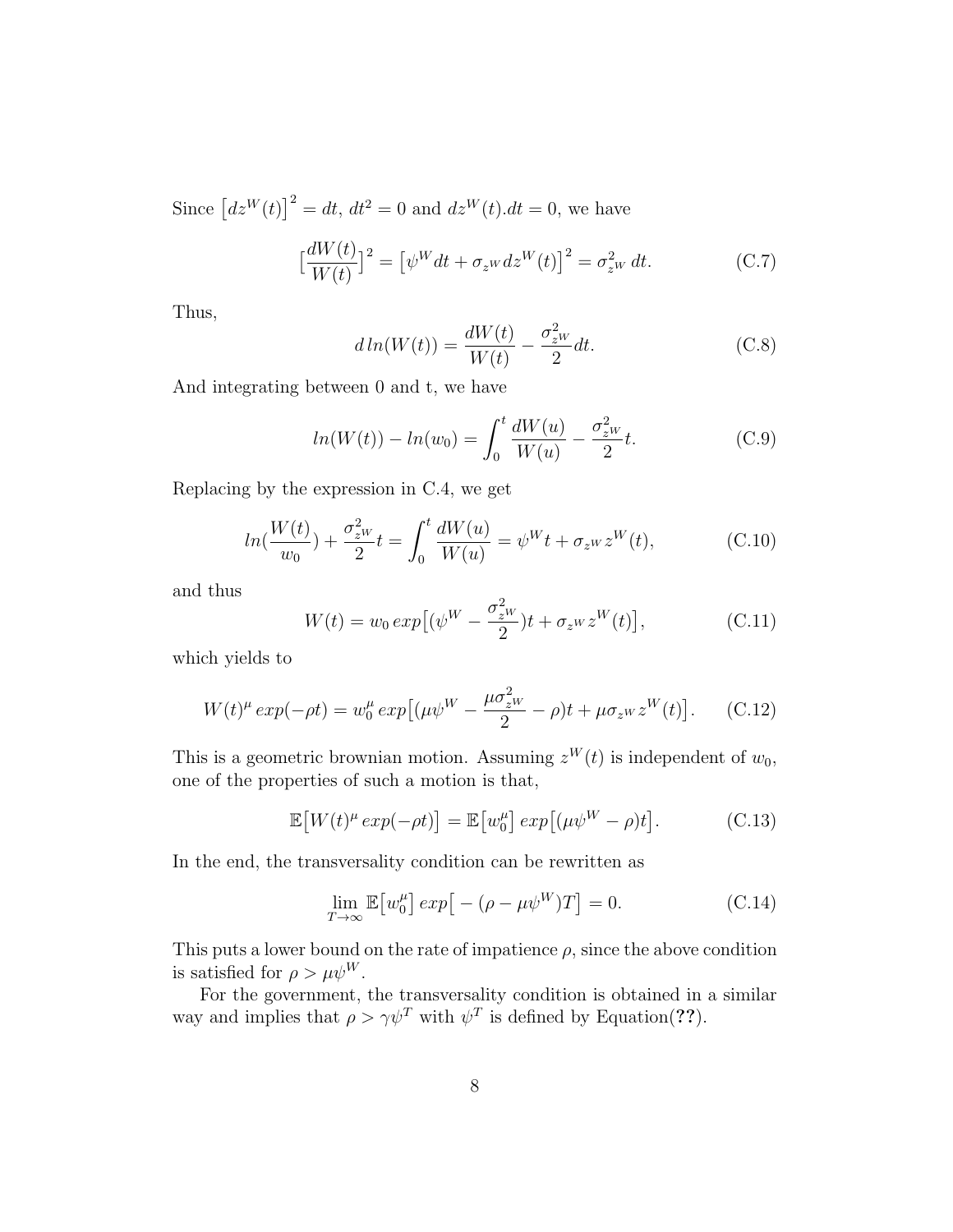#### Appendix D. Proof of Theorem 1

We first write the bureaucrats' and consumers' constraints (Equations (??) and (??) which give us the separate dynamics of  $dT(t)$  and  $dW(t)$ :

$$
dW(t) = W(t) \left[ 1-\tau + \bar{x}\tau \hat{e}(\lambda) \right] \hat{n_y}(\lambda) - CPI \frac{\hat{C}}{W} + \hat{n_k}(\lambda) r_k - (i^* + \pi) \hat{n_f}(\lambda) \Big] dt + W(t) \left[ \sigma \tau \hat{e}(\lambda) \hat{n_y}(\lambda) dW^W + \hat{n_k}(\lambda) du_k - \hat{n_f}(\lambda) du_f \right],
$$
  

$$
dT(t) = T(t) \left[ \hat{n_g}(\lambda) + \hat{n_C}(\lambda) \right] dt + T(t) \left[ \hat{n_g}(\lambda) dW^g(t) + \hat{n_C}(\lambda) dW^{C^G} \right].
$$

To obtain the dynamics of the ratio  $\lambda(t) = W(t)/T(t)$ , we use the Itô's lemma.

Itô's lemma. Let  $X(t)$  in  $\mathbb{R}^2$  be a diffusion process and  $F(X)$  a  $\mathbb{C}^2$  map from  $\mathbb{R}^2$  to  $\mathbb{R}$ , then

$$
dF(X) = F_x dX + \frac{1}{2} dX' F_{xx} dX,
$$
\n(D.1)

with  $F_x$  and  $F_{xx}$  representing, respectively, the matrix of partial derivatives of F and the Hessian matrix.

We define 
$$
X = (T, W)'
$$
,  $dX = (dT, dW)'$ ,  $F(X) = \frac{W}{T}$ ,  
\n
$$
F_x = \begin{pmatrix} \frac{\partial F}{\partial T} \\ \frac{\partial F}{\partial W} \end{pmatrix} = \begin{pmatrix} \frac{-W}{T^2} \\ \frac{1}{T} \end{pmatrix},
$$
\n
$$
F_{xx} = \begin{pmatrix} \frac{\partial^2 F}{\partial T^2} & \frac{\partial^2 F}{\partial T \partial W} \\ \frac{\partial^2 F}{\partial W \partial T} & \frac{\partial^2 F}{\partial W^2} \end{pmatrix} = \begin{pmatrix} \frac{2W}{T^3} & \frac{-1}{T^2} \\ \frac{-1}{T^2} & 0 \end{pmatrix}.
$$

From (D.1) we obtain

$$
d(\frac{W}{T}) = \frac{-W}{T^2}dT + \frac{1}{T}dW + \frac{W}{T^3}dT^2 - \frac{1}{T^2}dT dW.
$$
 (D.2)

We get the final form of Equation (??) by using the Levy characterization of diffusion processes and by considering the following properties of Wiener processes. Consider two Wiener processes  $w_i$  and  $w_j$ . We have:

$$
(dw_i)^2 = dt, < dt. dw_i > = 0 \ \forall i \neq j, \ dt^2 = 0.
$$

For purpose of simplicity, we assume the following correlation structure of two Wiener processes:  $d < w_i, w_j > = 0$ , where  $\langle w_i, w_j \rangle$  is the quadratic variation process for the components of the Wiener processes.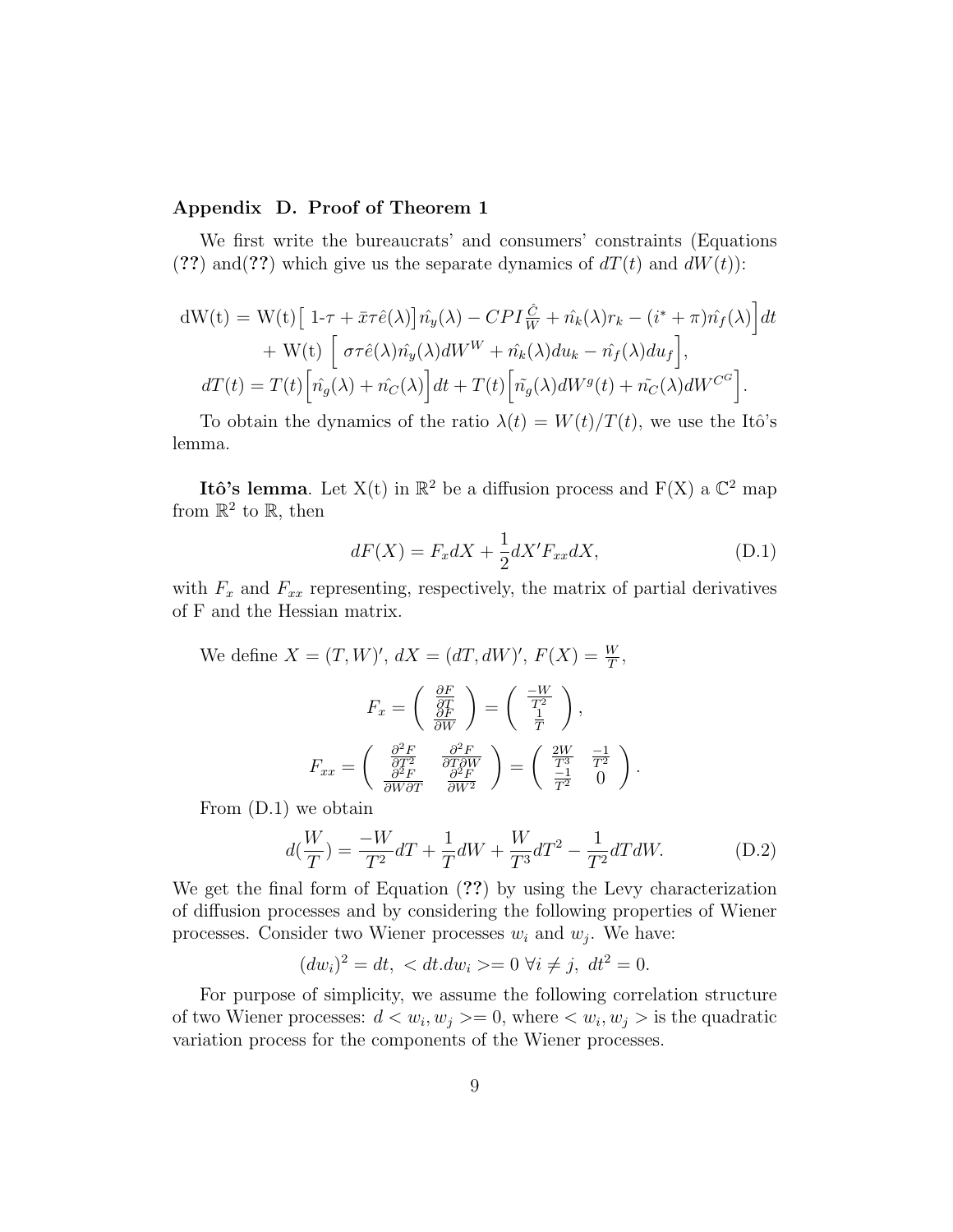## Appendix E. Asymptotic stochastic solutions of Itô diffusion processes

We first recall some mathematical properties of steady state distributions of Itô diffusion processes (see Feller (1952, 1954), Itô (1996).

Let us consider the following SDE:

$$
dx = a(x)dt + b^{1/2}(x)dz, \ dz \approx N(0, dt), \ x \in [0, \infty],
$$
 (E.1)

with  $a(\cdot)$  and  $b(\cdot)$  being continuous and differentiable functions of x.

Consider  $X(t)$  the solution of the SDE and define the transition probability as

$$
P(x, t; x_0, t_0) = Pr[X(t) \le x | X(t_0) = x_0].
$$
 (E.2)

The probability density  $\pi(x, t, x_0)$  satisfies the Kolmogorov-Fokker-Planck equation:

$$
\frac{1}{2}\frac{\partial^2}{\partial x^2}\big[b(x)\pi(x,t,x_0)\big] - \frac{\partial}{\partial x}\big[a(x)\pi(x,t,x_0)\big] = \frac{\partial\pi(x,t,x_0)}{\partial t}.
$$
 (E.3)

The steady state density function, obtained by integrating (E.3), must satisfy

$$
p(x) = c_1 m(x) + c_2 S(x), \ p(x) = \lim_{t \to \infty} \pi(x, t, x_0), \tag{E.4}
$$

where

$$
M(x) \equiv \int_{x_0}^x m(u) du, \ S(x) \equiv \int_{x_0}^x s(u) du,
$$
 (E.5)

with

$$
m(x) \equiv \frac{exp[2J(x)]}{b(x)}, \ s(x) \equiv exp[-2J(x)], \ J(x) \equiv \int_{x_0}^{x} \frac{a(u)}{b(u)} du. \tag{E.6}
$$

 $c_1$  and  $c_2$  are constants of integration ensuring that  $p(x)$  is a true probability density.  $s(x)$ ,  $S(x)$  and  $m(x)$  are called, respectively, the scale density function, the scale function and the speed density function of the stochastic process  $X(t)$ .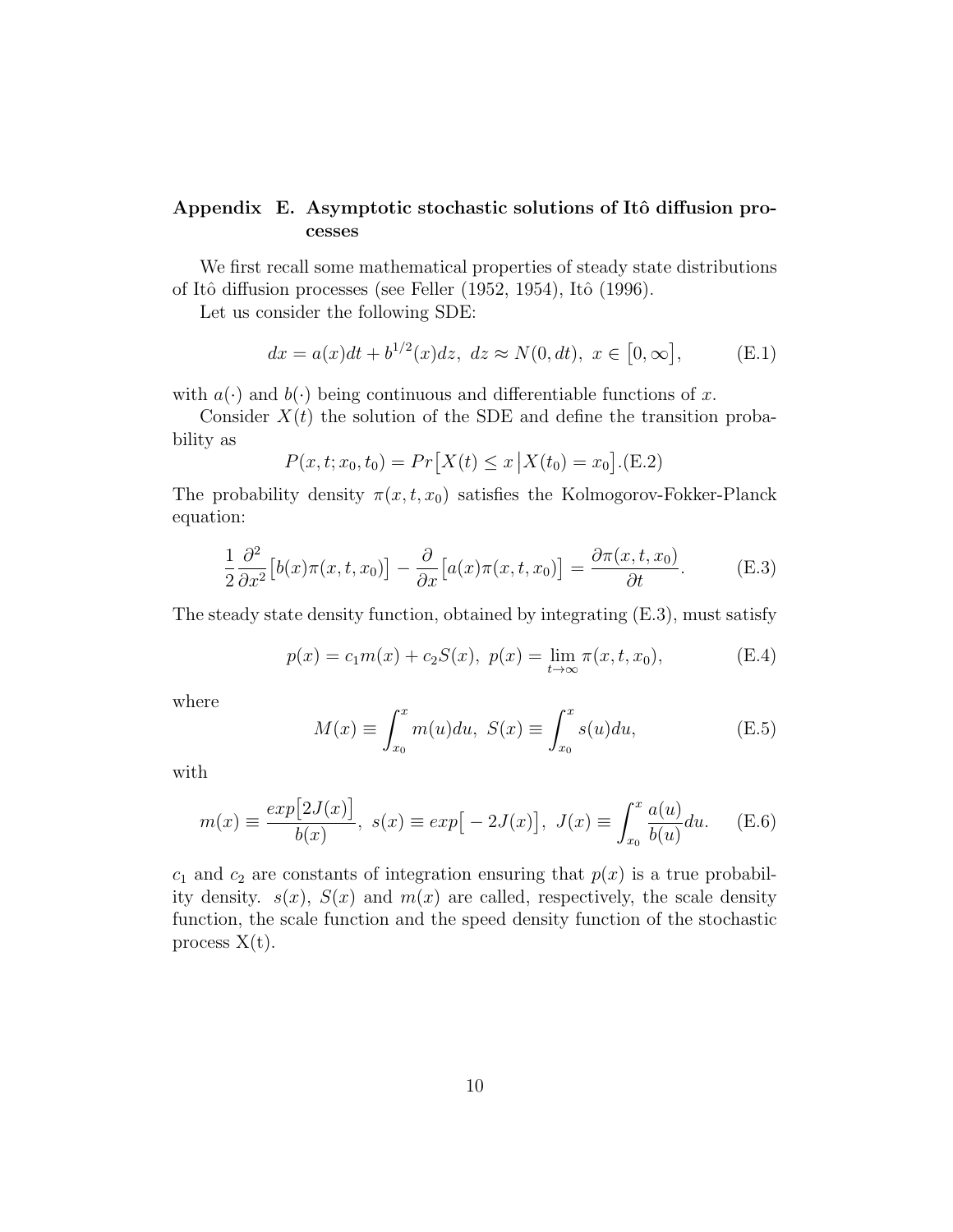Existence of steady state distribution. A time-invariant distribution function  $P(x)$  exists if and only if

$$
\lim_{x \to 0} S(x) = \pm \infty \text{ and } M(x) \text{ is finite at the boundaries } 0 \text{ and } +\infty,
$$
  
\n
$$
x \to 0
$$
  
\ni.e. 
$$
\lim_{x \to 0} S(x) = \pm \infty \text{ and } |M(b)| = \int_{x_0}^{b} m(u) du < \infty \text{ for } b = 0 \text{ and } +\infty.
$$
  
\n
$$
x \to \infty
$$
  
\n(E.7)

The existence of steady state distribution implies that the boundaries of the process are inaccessible. A corollary is that, if the boundaries are inaccessible, then  $\pi(x, t, x_0)$  converges towards a probability density function defined by (E.4) with  $c_2 = 0$  (for rigorous proofs, see ?, ?, ?).

### A theorem of the existence of a steady state distribution for the wealth-to-tax revenues ratio  $\lambda(t)$

The concept of steady state for diffusion processes is defined in a stochastic sense. Instead of a point,  $\lambda(t)$  converges to a set of values in a basin of attraction. This means that, once  $\lambda$  has reached its long-term attractor  $\lambda^*$ , all the variables in the model which depend upon  $\lambda$  will also reach their own basin of attraction. For Itô diffusion processes, the properties of the values in the basin of attraction of the variable of interest can be studied by constructing their distribution called the steady state distribution of the diffusion process. The issue here is therefore to study the convergence in distribution of the variable  $\lambda(t)$ . To do this, we use the mathematical tools of the theory of Markov chains to prove the existence and derive stationary probability measures. The techniques are similar to those used in a few papers dealing with continuous time stochastic growth models (see Bourguignon (1974), Merton (1975), Chang and Maliaris (1987), Jensen and Richter (2007).

Now, we must prove that the boundaries 0 and  $+\infty$  are inaccessible for the wealth-to-tax revenues ratio  $\lambda(t)$ . To do that, several preliminary remarks are in order.

First,  $\lambda(t)$  is the ratio of two variables  $W(t)$  and  $T(t)$ . We assume that  $T \in (0, +\infty)$  and  $W \in (0, +\infty)$ . By assumption 0 is thus an inaccessible boundary for W and T. This means that we do not consider the extreme situation in which corruption and tax evasion are so important that this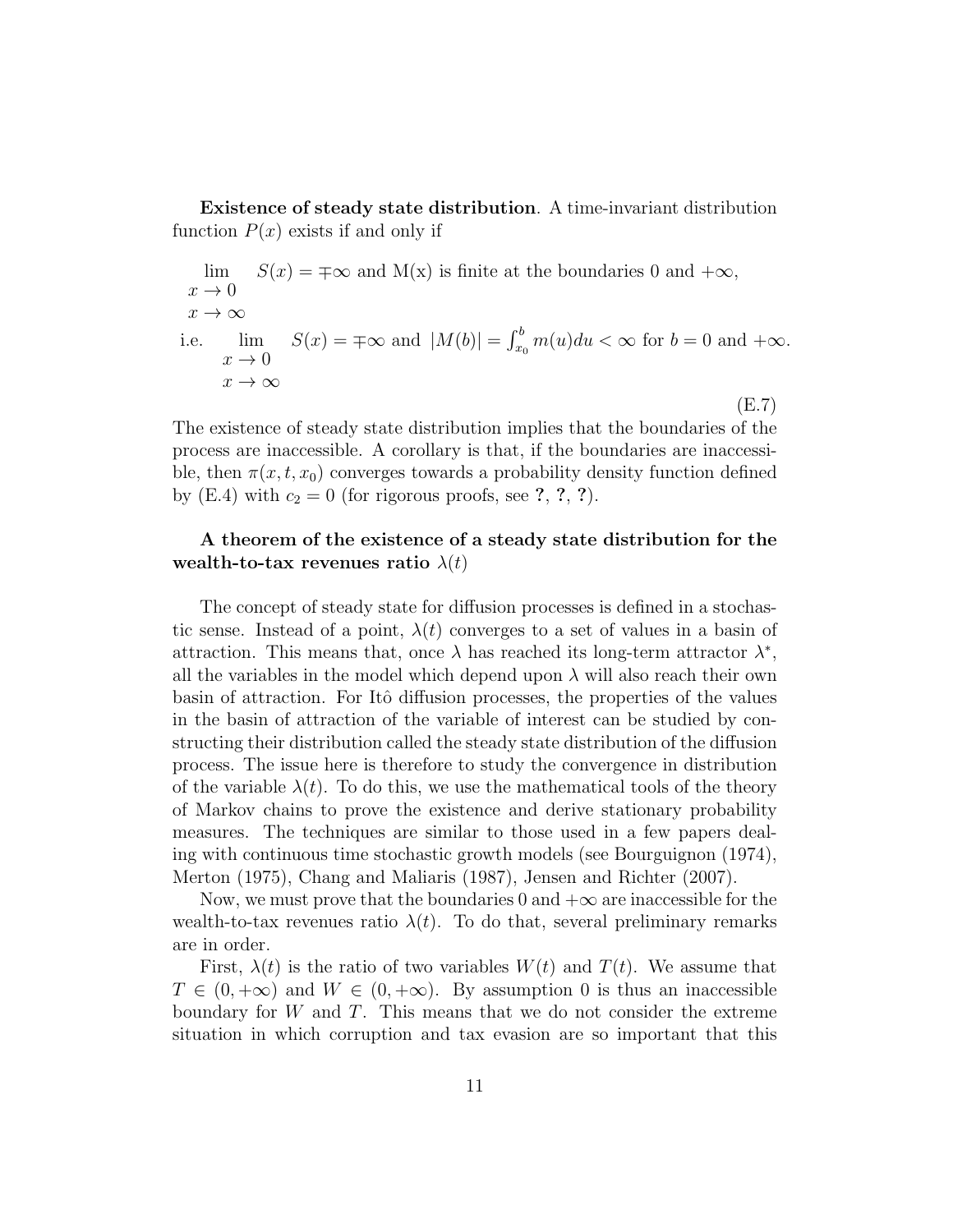yields a depletion of tax revenues  $(T \to 0)$  and therefore entirely annihilates net wealth  $(W \to 0$ , because of a high level of foreign debt).

Second, the fact that by assumption,  $T$  and  $W$  do not reach the zero boundary, does not mean that 0 and  $+\infty$  are inaccessible for  $\lambda$ . Indeed,

for a finite T, 
$$
\lim_{W \to +\infty} \lambda = +\infty
$$
, and for a finite W,  $\lim_{T \to \infty} \lambda = 0$ . (E.8)

Therefore to prove that 0 and  $+\infty$  are inaccessible boundaries for  $\lambda$ , a sufficient condition consists in proving that  $+\infty$  is an inaccessible boundary for both  $W$  and  $T$ .

Theorem Appendix E.1. Let us consider the SDE of T and W in a compact form using the Levy characterization

$$
dT(t) = a_1(T, \lambda^*)dt + b_1^{\frac{1}{2}}((T, \lambda^*))dw^T,
$$

where

$$
a_1(T, \lambda^*) = T(t) \Big[ n_g(\lambda^*) + n_C(\lambda^*) \Big] = T(t) a(\lambda^*),
$$
  

$$
b_1(T, \lambda^*) = T^2(t) \Big[ \tilde{n}_g^2(\lambda^*) + \tilde{n}_C^2(\lambda^*) \Big] = T^2(t) b(\lambda^*),
$$
  

$$
dW(t) = d_1(W, \lambda^*) dt + h_1^{\frac{1}{2}}((W, \lambda^*)) dz^W,
$$

where

$$
d_1(W, \lambda^*) = W(t) \Big[ \Big[ 1 - \tau + \bar{x}\tau \hat{e}(\lambda^*) \Big] \hat{n}_y(\lambda^*) - CPI \frac{\hat{C}}{W} +
$$
  
\n
$$
\hat{n}_k(\lambda^*) r_k - (i^* + \pi) \hat{n}_f(\lambda^*) \Big] = W(t) d(\lambda^*),
$$
  
\n
$$
h_1(W, \lambda^*) = W^2(t) \Big[ \sigma^2 \tau^2 \hat{e}(\lambda^*)^2 \hat{n}_y^2(\lambda^*) + \hat{n}_k^2(\lambda^*) + \hat{n}_f^2(\lambda^*) \Big] = W^2(t) h(\lambda^*).
$$

Sufficient conditions for the existence of a steady state distribution for the ratio of wealth-to-fiscal revenue are:

a) 
$$
2a(\lambda^*) - b(\lambda^*) < 0
$$
, and b)  $2d(\lambda^*) - h(\lambda^*) < 0$  (E.9)

Proof. i)

We first prove that  $\lim_{T \to +\infty} S(T, \lambda^*) = +\infty$